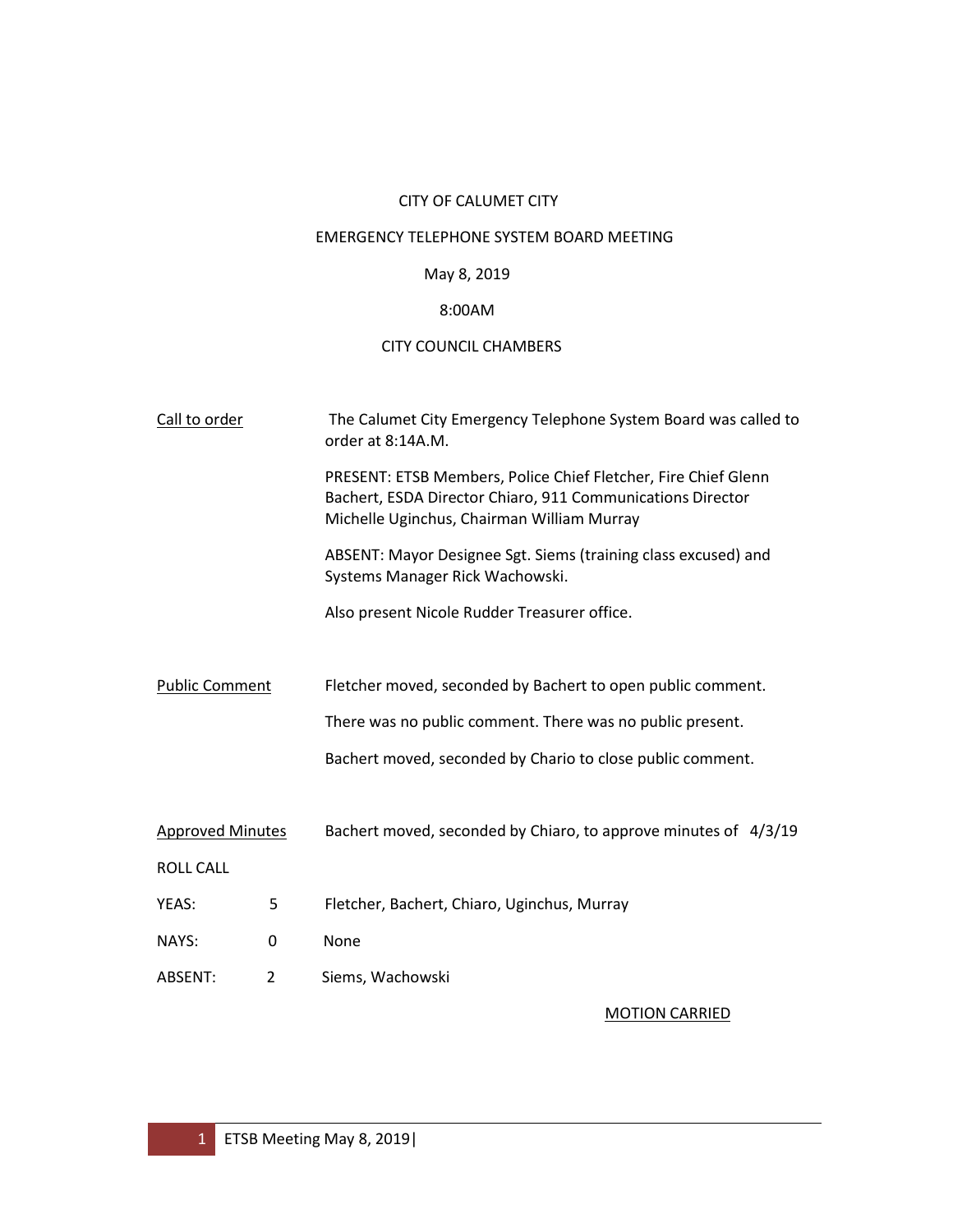#### Old Business

 Miner Contract renewal for RF/Dispatch equipment, Murray advised to have Uginchus follow up with terms and conditions of the maintenance contract that are printed on the reverse side, there were no terms or conditions printed. Murray requested motion to approve contract renewal for one year with Miner for RF/Dispatch equipment in amount of \$1526.00 monthly.

Fletcher moved, Seconded by Chiaro

ROLL CALL

YEAS: 5 Fletcher, Bachert, Chiaro, Uginchus, Murray

NAYS: 0 NONE

ABSENT: 2 Siems, Wachowski

Endeavor Hardware Support Agreement (server formally known as VIA)

Murray advised had asked Wachowski to look into other companies for maintenance contract for server, Wachowski had advised Murray earlier that due to server being proprietary no other companies will do a maintenance contract. Murray discussed several issues with the Endeavor (VIA) contract being auto renewal contract unless thirty day notice given to cancel, we would have to pay the cost of travel if needed, charges for contacting Endeavor outside of business hours, right to increase fee, Endeavor to do yearly maintenance on server and no stipulation on cost of hardware and no insurance would only be able to recoup our contract fees, and that VIA may assign it's rights and may delegate its duties under the contract. Murray advised that speaking with Wachowski that in order to get have another company with contract we may need to clear server and have Spillman reinstall. Uginchus asked if Spillman would charge to have reinstalled and reconfigured. Murray advised would have Wachowski contact Spillman and find out. Murray requested motion to defer.

Motion by Bachert, seconded by Chiaro.

MOTION CARRIED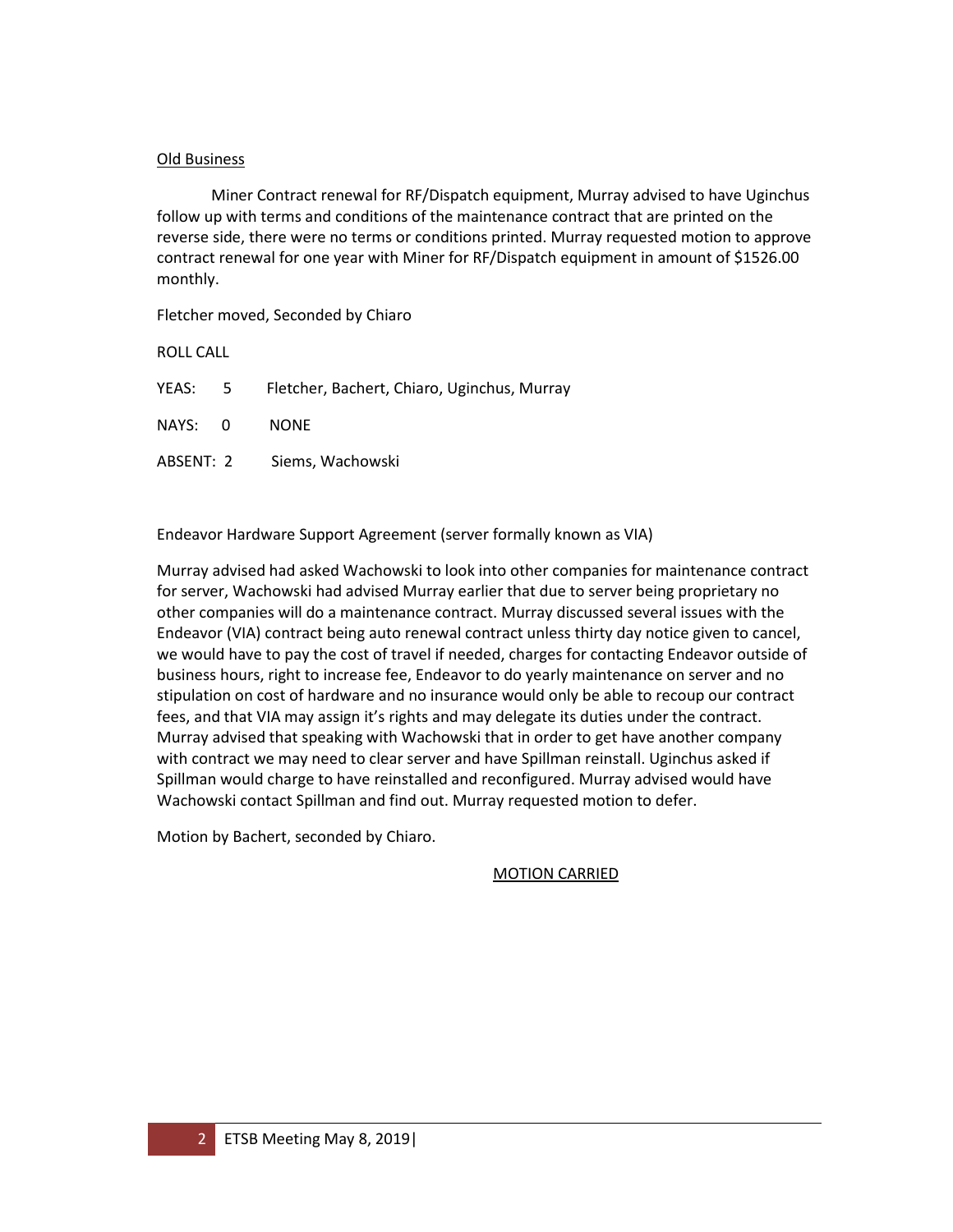#### New Business

 Crossroads GIS Solutions Contract renewal \$4500.00, Murray discussed contract. No extra fees, business hours and no assignment to other company without city's approval. Murray asked Uginchus to follow up with the amount covered under insurance. Murray requested motion to renew contract with GIS and have finance pay bill when due, without vote from board.

Motion Bachert, Seconded by Fletcher

ROLL CALL

- YEAS: 5 Fletcher, Bachert, Chiaro, Uginchus, Murray
- NAYS: 0 NONE
- ABSENT: 2 Siems, Wachowski

## MOTION CARRIED

Purchase of four foam ear cushions sets for dispatch headsets for 3.50 each.

Murray advised board voted that Director could spend \$2500 if needed. Just have to advise board at meeting what costs were incurred and for what. Murray requested motion to approve purchase of four foam ear cushions sets.

Motion Chiaro, Seconded by Bachert

ROLL CALL

YEAS: 5 Fletcher, Bachert, Chiaro, Uginchus, Murray

NAYS: 0 NONE

ABSENT: Siems, Wachowski

## MOTION CARRIED

## Central dispatch

Uginchus advised that Ron Robertson from Central Dispatch had reached out and was asking what the cost would be to add another town. Uginchus advised that told Robertson that he would have to meet with the board and have that discussion. That she was not at liberty to make those decisions alone. Uginchus advised wanted to update the board and let them know this discussion was brought up. Bachert asked if knew why was asking. Uginchus advised that possibly to get more agencies to meet the 50,000 criteria that state has set for she believes in 2021. Murray advised board that if anyone contacts them from Central